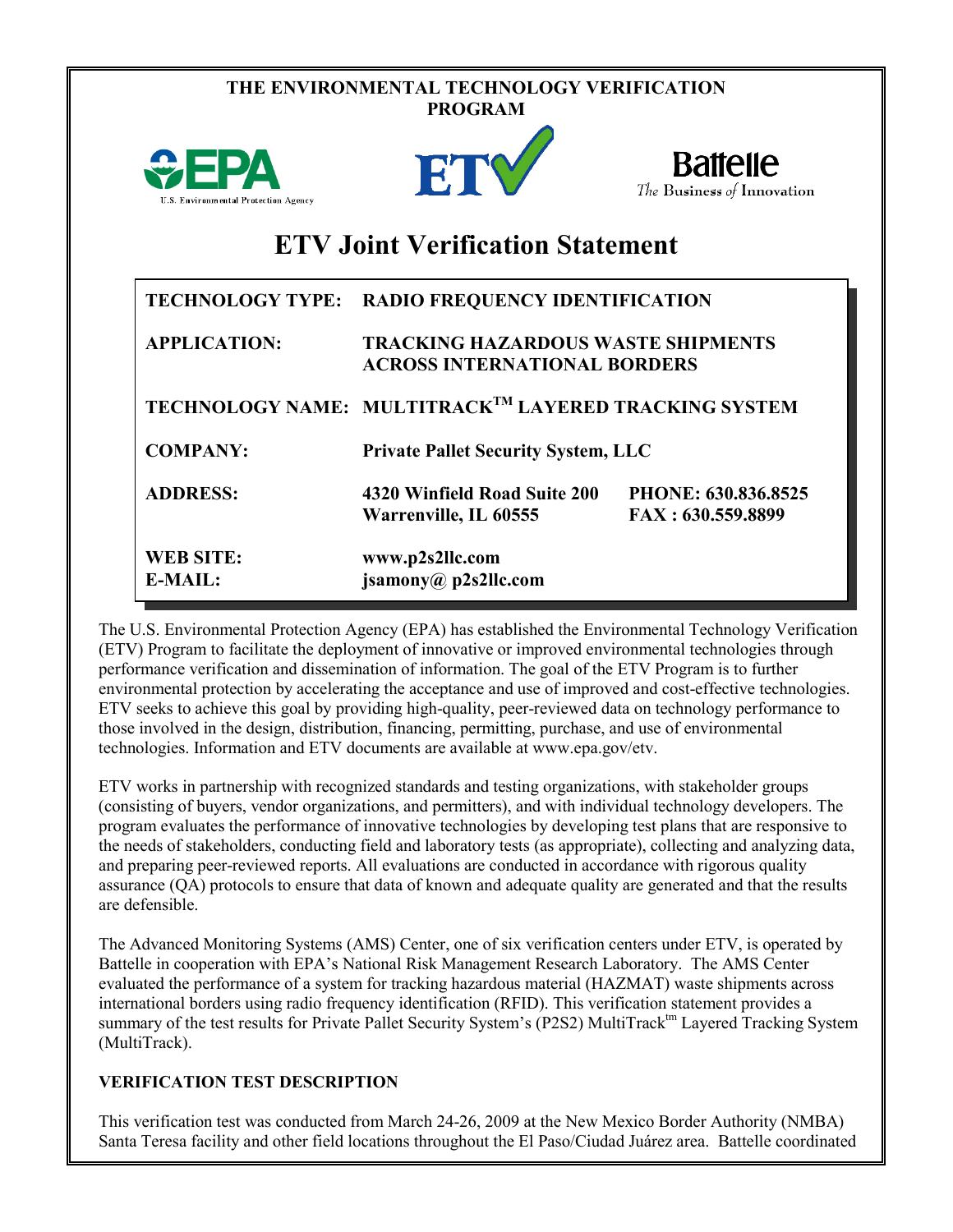this verification test with support from the NMBA, New Mexico Department of Public Safety (NMDPS), Texas Transportation Institute, U.S. EPA Region 6 El Paso Border Office, U.S. EPA Office of Enforcement and Compliance Assurance, Border Writing (a New Mexico company that coordinated participation of the local collaborators prior to the ETV test), and Servicio de Transporte Internacional y Local (STIL). This test simulated shipments of hazardous waste contained in polyethylene (poly) drums, metal drums, and corrugated boxes through routine land transportation routes and across international ports of entry in the El Paso/Ciudad Juárez trade area. RFID tags were attached to four of each container type for a total of 12 containers which were loaded onto a standard 53-foot semi-truck and trailer at the NMBA facility's U.S. loading dock. Throughout testing, the 12 containers were arranged in the trailer in either a tightly-packed or loosely-packed configuration.

Originally, this ETV test was planned with the expectation that all of the trucking routes would include border crossings. However, due to concern of local authorities related to the violence in Ciudad Juarez during the test, there were some difficulties in obtaining permission to cross the border into Mexico, so two of the trucking routes did not cross into Mexico and two routes included crossing the border into Mexico. For the two U.S. RTs, the truck left the NMBA loading dock, passed a RFID read location in the driveway of the NMBA and 15 and 25 miles per hour (mph) read locations in the driveway of the NMDPS truck inspection facility. Subsequently, the truck was driven to a casino parking lot where the truck passed an additional RFID read location before returning to the NMBA loading dock. As part of the two Mexico RTs, the truck followed a similar route except that instead of including the casino, it travelled through the Mexico Port of Entry and onto a turnaround point in Mexico before returning to the U.S. The RFID tag reads were recorded electronically throughout each truck route.

A collision test was performed during each RT to evaluate the ability of the MultiTrack to discriminate between the P2S2 RFID tags and other commercially available active RFID tags. Battelle supplied four commercially available tags for collision testing (Wavetrend® TG801) at a frequency of 433 MHz, the same frequency at which the MultiTrack system operated. The collision tags were affixed to a wooden block and placed in the truck before it travelled by the second 15 mph read location.

The key evaluation parameters included:

- Accuracy proper identification of the tagged containers at various locations, at various truck speeds, on corrugated boxes or steel and poly 55-gallon drums, and in tightly packed and loosely packed configurations. Specifically, proper identification is defined as the retrieval of all information available about the tagged item according to the vendor's standard procedures.
- Precision standard deviation (SD) of percent accuracy RFID tag read results.
- Interference of other RFID signals (collision test) ability to discriminate the tags on the hazardous waste containers from other commercially available RFID tags.
- Influence of confounding factors container type, packing configuration and placement of tags/containers, environmental conditions, and internal trailer conditions.
- Operational factors such as ease of use, technology cost, user-friendliness of vendor software, troubleshooting, and downtime.

QA oversight of verification testing was provided by Battelle and EPA. Battelle and EPA QA staff conducted technical systems audits of the field testing and Battelle QA staff conducted a data quality audit of at least 10% of the test data. This verification statement, the full report on which it is based, and the test/QA plan for this verification test are available at www.epa.gov/etv/centers/center1.html.

## **TECHNOLOGY DESCRIPTION**

The MultiTrack system consisted of RFID tags (attached to HAZMAT waste containers) coupled with P2S2's communication module (referred to as the Sentry). The system components included the RFID tags, an antenna that was attached to the inside of the trailer door, and the Sentry which was connected to the antenna and located in a box mounted to the external of the trailer door. The RFID tags emit a radio frequency that is read continuously by the antenna and stored by the Sentry. This eliminated the need to install or pass any fixed readers along the travel route. Then, approximately every five minutes, and any time an alarm event occurs, the Sentry transmitted the identified RFID tags and the type of the alert or alarm, as well as the global positioning (GPS)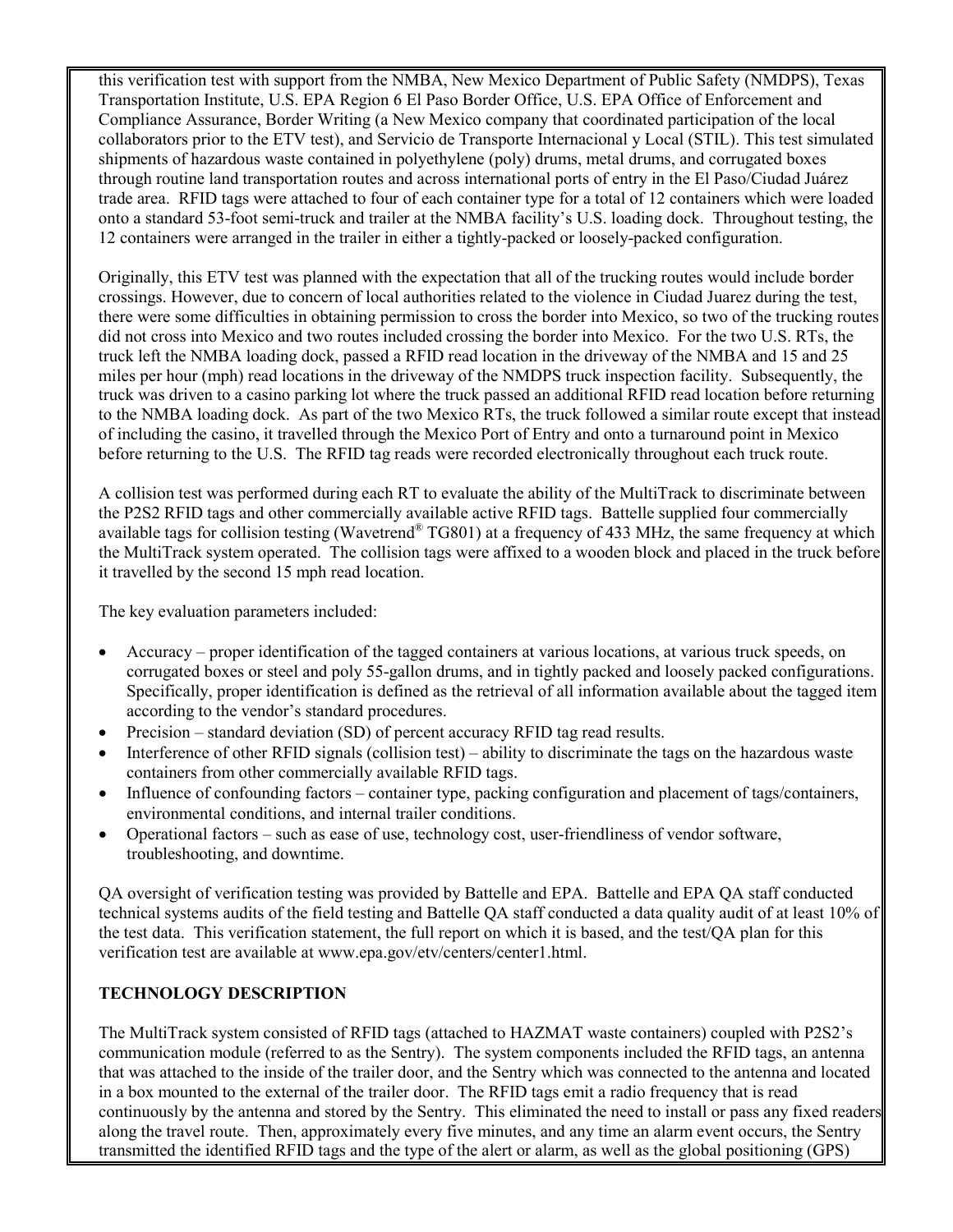coordinates of the Sentry, to a central P2S2 database via cell phone connection. MultiTrack uses web-based P2S2 software to track the HAZMAT. The P2S2 communication module is customizable with a variety of communication, sensor and power options. Prior to the start of the verification test, P2S2 staff set up the MultiTrack according to their recommended configuration for optimal performance.

## **VERIFICATION RESULTS**

*Accuracy and precision.* The table below summarizes the accuracy, precision, and data completeness of the MultiTrack system.

| Truck               | <b>Accuracy (Identified Tags/Total</b> | <b>Data Completeness</b> |
|---------------------|----------------------------------------|--------------------------|
| Route               | Tags) $\pm$ SD                         |                          |
| RT <sub>1</sub> -US | 99% (322/324) $\pm$ 2%                 | 100%                     |
| RT2-US              | 99% (355/360) $\pm$ 3%                 | 100%                     |
| RT3-MX              | 100% (480/480) $\pm$ 0%                | 82%                      |
| RT4-MX              | 100% (324/324) $\pm$ 0%                | <b>74%</b>               |

Across the four round trips, there was a possibility of 1,488 container identifications. The MultiTrack system made 1,481 of those identifications correctly, for an overall accuracy of 99.5%.

The two MX round trips included 34-minute periods that the truck was apparently out of the required cell phone coverage area. During this time, the GPS tracking data were stored and transmitted upon regaining adequate phone coverage; however, the feature that would have allowed for the MultiTrack system to store and report the container identification information along with the GPS data was not enabled during the verification test. Therefore, the container identification information was not documented during this timeframe, which is indicated by the data completeness percentages of less than 100% for RTs 3 and 4.

*Interference with other RFID signals***.** The collision test was performed by placing four RFID tags into the trailer along with the containers that were tagged with the P2S2 RFID tags. Three out of the four collision test data sets resulted in 100% accuracy and one had 92% accuracy.

*Influence of confounding factors.* The influence of container type and environmental conditions such as meteorological and shock conditions was considered as a possible factor in MultiTrack performance. However, accuracies near 100% for container identifications suggest that confounding factors were not an issue during this evaluation.

*Operational factors.* The verification staff found that the MultiTrack system was easy to use. P2S2 staff set up the in-trailer antenna and the external Sentry communication module and assisted the verification staff in the application of the RFID tags. Once technology setup was complete, there was nothing more that had to be done to operate the MultiTrack system. As implemented during this test, the MultiTrack system required the communication module to be mounted on the outside of the trailer. If implemented this way, it could call attention to the trailer as one that carried valuable goods.

The software that P2S2 uses to handle the data collected by the uplinked data connection is web-based and offers a number of utilities that were used during the verification test. One optional feature that was tested was the ability for the software to provide an alert when the truck crossed an "electronic fence" placed along the planned truck route. This was evaluated by designating the U.S. and MX planned truck route (with destinations) in the system, and setting the alarm to indicate if the truck deviated from the planned route, and when the truck arrived at the destination. The electronic fence was identified as a "geo-fence or route builder" which provided a detailed visual track on the mapping web page. Alarms were sent to the verification staff by text message and email in real-time as the truck entered or exited a geo-fence location. The P2S2 staff operated the software so no hands-on evaluation of its user-friendliness was performed.